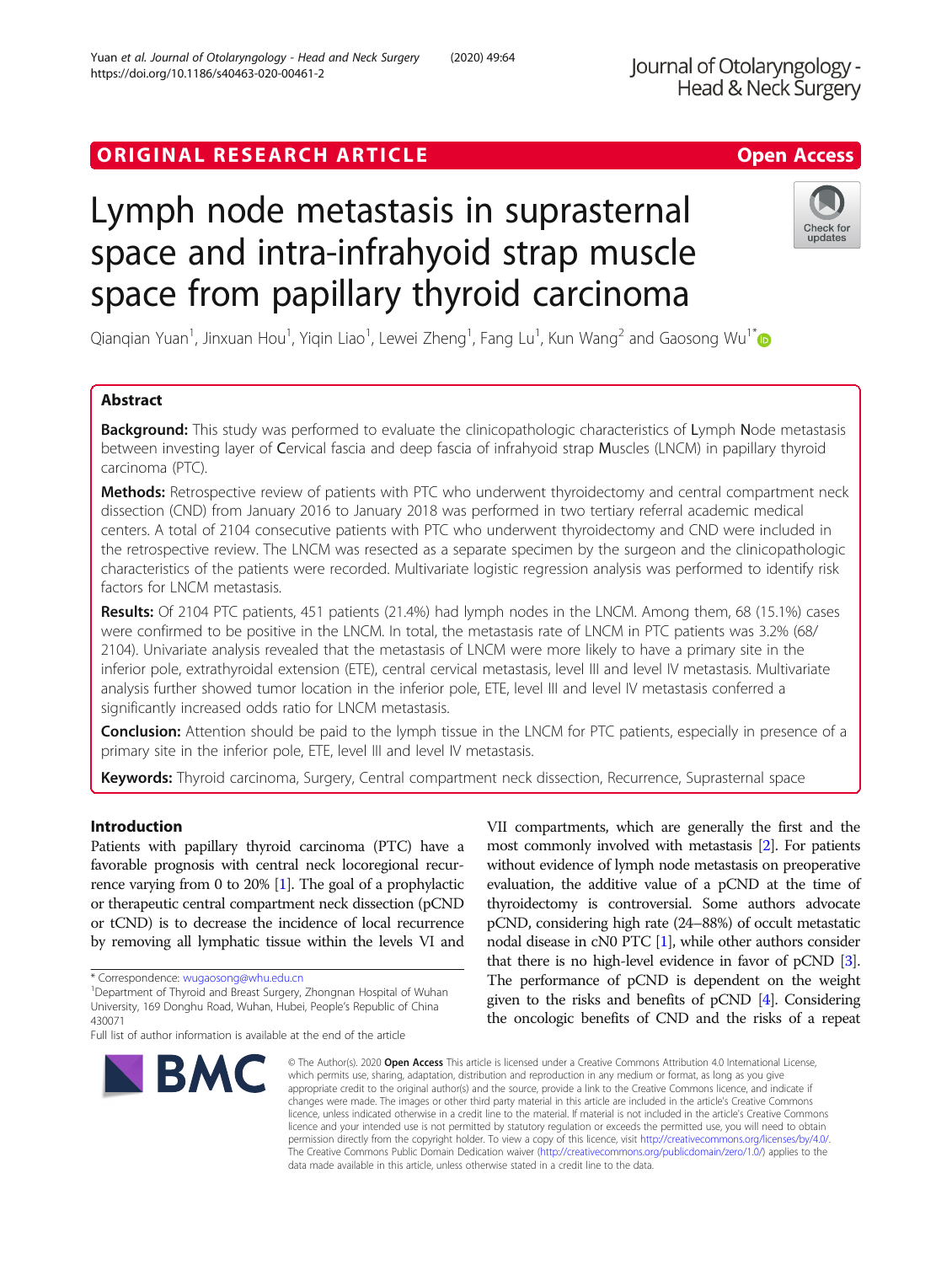<span id="page-1-0"></span>neck operation, performing pCND is recommended to every patient in China [[5](#page-6-0), [6\]](#page-6-0).

Although American Thyroid Association (ATA) guideline has defined the boundary of central neck compartment, there is also significant variability in terms of the extent of CND. In routine clinical practice, CND can range from sampling a few nodes in the paratracheal region to a complete clearance from left carotid artery to right carotid artery and down to and including the upper mediastinum [\[7](#page-6-0)]. Owing to the variant extent of CND, some central compartments are easily to be neglected. For thyroid carcinoma patients with specific clinicopathologic characteristics, incomplete lymph node dissection may result in increased recurrence, reoperation, and reoperation-associated complications [[8\]](#page-6-0). Lymph Node between investing layer of Cervical fascia and deep fascia of infrahyoid strap Muscles (LNCM) has not been reported. The LNCM compartment is defined as follows: superiorly by the hyoid bone, laterally by the carotid arteries, anteriorly by the investing layer of cervical fascia, and posteriorly by the deep fascia of infrahyoid strap muscles. LNCM space includes suprasternal space and intra-infrahyoid strap muscle space.

Anatomically, LNCM is located anterior to the strap muscles. We consider that what is special about the concept of the LNCM is that it is belong to level VI but is an easily overlooked anatomical area by a strap musculature involving the sternohyoid and sternothyroid muscles during selective or modified neck dissection. Although the metastasis in LNCM was seldom, it did occur in some PTC patients with regional recurrence. As part of LCNM, suprasternal space metastasis for thyroid cancer were investigated in three studies [[9](#page-6-0)–[11\]](#page-6-0). Thus, we routinely detected the suprasternal space and intra-infrahyoid strap muscle space (Fig. 1). This study was performed to identify the clinicopathologic characteristics and indication for lymph node metastasis dissection in the LNCM.

# Materials and methods

# Patients

A retrospective review from the clinical and histopathology database of two tertiary referral academic medical centers, Tongji Hospital of Huazhong University of Science and Technology and Zhongnan Hospital of Wuhan University from January 2016 to January 2018 were conducted. In the institutions, preoperative examinations consisted of a thorough physical examination, neck ultrasound, a clinical evaluation of thyroid nodules and neck lymph nodes. Fine needle aspiration cytology (FNAC) were performed in patients who were suspected thyroid nodules or lymph node. With a pathological confirmation of PTC, all the patients received a thyroidectomy with CND. Accordingly, a pCND was performed for cN0 patients, and a therapeutic CND was performed for cN1 patients. The inclusion criteria for the patients were as follows: (1) the clinical history completely recorded; (2) the LNCM was resected as a separate specimen by the surgeon; (3) PTC patients who underwent thyroidectomy plus CND with or without lateral neck dissection. A total of 2104 consecutive PTC patients were enrolled. The medical ethic committee of Zhongnan Hospital of Wuhan University approved the procedure and informed written consent was obtained from all patients.

# Surgical approach

All the operations were performed by the same senior surgeon (Gaosong Wu), with the patients under general



infrahyoid muscles, pretracheal (visceral) fascial, and right recurrent laryngeal nerve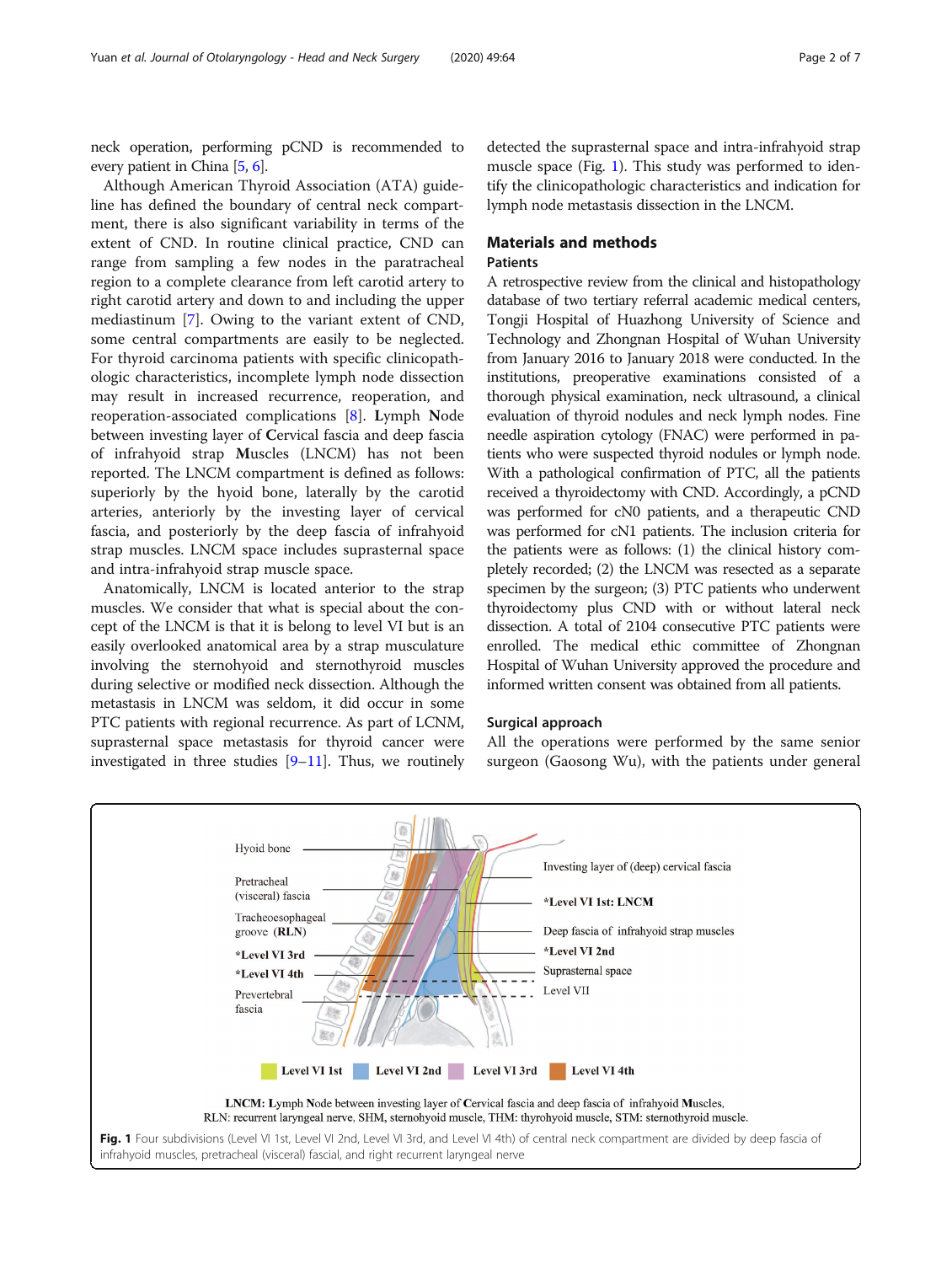anesthesia. Thyroidectomy was performed with a standard technique of fine capsular en bloc dissection and resection, from inferior pole to superior pole  $[12-16]$  $[12-16]$  $[12-16]$  $[12-16]$  $[12-16]$ . Intraoperative neuromonitoring was employed for all of the thyroidectomies [[17\]](#page-6-0). Superior parathyroid glands were identified and preserved in situ, inferior parathyroid glands were protected in situ or autotransplanted in the sternocleidomastoid muscle according to three certain types based on their blood supply and location [\[14,](#page-6-0) [18](#page-6-0)].

After the incision of the investing layer of cervical fascia, the interval between sternohyoid and sternothyroid muscles and the space anterior to the sternohyoid muscle above the clavicle and the sternum were detected. If there was fibrofatty tissue Instead of the en bloc removal of the entire central lymph nodes, the LNCM was resected as a separate specimen if occurred. The presence or absence of lymph node metastasis was defined according to postoperative pathological reports. While dissecting paratracheal lymph nodes, intraoperative neuromonitoring was employed to detect RLN from distally to proximally, minimizing morbidity from injury to RLN during compartment nodal dissection. LNCM and other compartment lymphatic tissue were processed for routine hematoxylin and eosine (H&E) separately. The pathologic results were independently determined by two qualified pathologists, without any prior knowledge of the patients' clinical data.

# Data collection and statistics analysis

To determine the relation between LNCM metastasis and clinicopathologic factors, such as age, sex, primary tumor site, lateral cervical lymph node metastasis, level VI metastasis, the chi-square test and Fisher's exact test were used as appropriate. Multivariate logistic regression analysis was performed to identify risk factors for LNCM metastasis of PTC.  $P < 0.05$  was considered statistically significant. All calculations were performed using SPSS 20.0 for windows. Post-thyroidectomy hypocalcemia lasting for more than 6 months was considered as permanent VCP. All patients were followed up every 3–6 months postoperatively.

# **Results**

# Patients detected with LNCM

After reviewing 2104 patients who underwent thyroidectomy plus CND with or without lateral neck dissection from January 2016 to January 2018, 451 patients (21.4%) were detected with LNCM and 1653 patients were absent of LNCM. The average tumor size of LNCM was 2.35 cm and the mean number of lymph nodes sampled from LNCM was 3.5, ranging from 0 to 9. Table [1](#page-3-0) shows the comparison of clinicopathologic characteristics between the present LNCM group and the absent group. In univariate analysis, Hashimoto's disease ( $p = 0.001$ ), multifocality leisions ( $p < 0.001$ ), the tumor located in inferior portion ( $p < 0.001$ ), extrathyroidal extension (ETE) ( $p < 0.001$ ), central cervical metastasis ( $p = 0.017$ ), level III and level IV metastasis ( $p < 0.001$ ) were significantly associated with high prevalence of LNCM.

# Patients with metastatic LNCM

Among a total of 451 patients with LNCM, metastatic LNCM was found in 68 (15.1%) patients. Table [2](#page-4-0) compares the clinicopathologic characteristics between the metastatic LNCM group and the nonmetastatic LNCM group. Three hundred eighty-three patients were confirmed free of LNCM metastasis, 249 (65.0%) of them with clinically negative node performed pCND and 134 of them with clinically positive performed tCND. All the patients in the metastatic LNCM group performed tCND. Lateral neck dissection was performed in 31 (81.6%) cases in the metastatic LNCM group and 185 (48.3%) cases in the nonmetastatic group, all lateral neck dissection was therapeutically performed. Univariate analysis was performed for the 68 patients with and 383 patients without metastatic LNCM. Age at diagnosis, gender and tumor size, coexistent thyroid disease, tumor focality, and level II metastasis were not correlated with LNCM metastasis. Univariate analysis identified tumor located in the inferior pole, central cervical metastasis, ETE, level III and level IV metastasis as significant predictors of LNCM metastasis in our study population. Multivariate analysis further showed that tumor location, ETE, level III and level IV metastasis conferred a significantly increased odds ratio for LNCM metastasis (Table [3](#page-4-0)).

# Complications

The median follow-up time was 21.7 months (range 15–41). 67 (3.2%) of 2104 patients had voice changes, all of whom recovered within 1–6 months. Temporary vocal cord paralysis was confirmed in 46 patients (2.2%) by laryngoscope, and thirteen permanent hypocalcemia (0.4%) was observed after surgery.

# Discussion

In order to achieve the best chance of cure and effective disease control, thoroughness of dissection has to be taken into account. We prospectively performed comprehensive CND for PTC patients who underwent thyroidectomy and CND. In addition, data were analyzed for 2104 PTC patients to investigate the clinicopathologic characteristics for LNCM metastasis. The occurrence rate of LNCM was 21.4% (451/2104), and 68 (15.1%) of the 451 patients harbored metastatic LNCM. In total, the positive rate of the LNCM was 3.2% (68/2104). In this study, multivariate analysis revealed that a primary site in the inferior pole, ETE, level III and level IV metastasis were of higher LNCM metastasis rate, which was consistent with the findings by the previous report of lymph node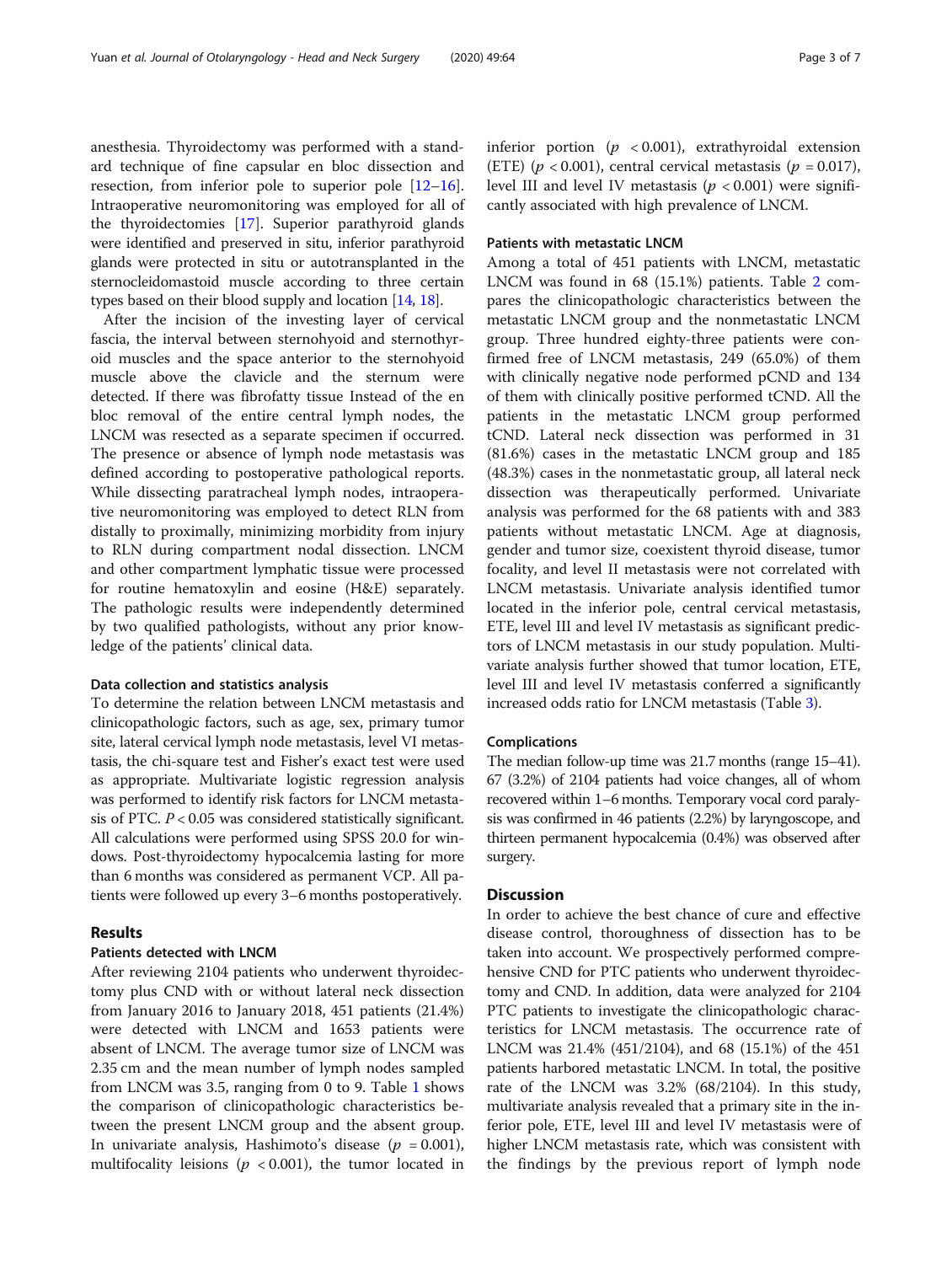| Variables                    | Present ( $n = 451$ ) | Absent ( $n = 1653$ ) | $P$ value |
|------------------------------|-----------------------|-----------------------|-----------|
| Age (mean $\pm$ SD)          |                       |                       |           |
| $\leq 55$ /> 55              | 274/177               | 946/707               | 0.179     |
| Gender                       |                       |                       |           |
| Female / Male                | 247/204               | 886/767               | 0.659     |
| Tumor size                   |                       |                       |           |
| $< 1.0$ cm $/$ $\geq$ 1.0 cm | 121/330               | 448/1205              | 0.908     |
| Coexistent thyroid           |                       |                       |           |
| Nodular goiter               |                       |                       |           |
| Yes / No                     | 47/404                | 183/1470              | 0.695     |
| Toxic goiter                 |                       |                       |           |
| Yes / No                     | 74/377                | 238/1415              | 0.287     |
| Hashimoto's disease          |                       |                       |           |
| Yes / No                     | 208/243               | 614/1039              | 0.001     |
| Tumor focality               |                       |                       |           |
| Multifocality / Unifocality  | 303/148               | 605/1048              | < 0.001   |
| Tumor location               |                       |                       | < 0.001   |
| Inferior portion             | 245                   | 639                   |           |
| Upper-Middle portion         | 206                   | 1014                  |           |
| Extrathyroidal extension     |                       |                       |           |
| Yes / No                     | 241/210               | 725/928               | < 0.001   |
| Central cervical metastasis  |                       |                       |           |
| Yes / No                     | 304/147               | 1013/640              | 0.017     |
| Lateral cervical metastasis  |                       |                       |           |
| Level II                     |                       |                       |           |
| Yes / No                     | 80/371                | 257/1396              | 0.216     |
| Level III                    |                       |                       |           |
| Yes / No                     | 229/222               | 542/1111              | < 0.001   |
| Level IV                     |                       |                       |           |
| Yes / No                     | 233/218               | 571/1082              | < 0.001   |

<span id="page-3-0"></span>Table 1 Univariate analysis of demographic and clinicopathologic factors for patients who had lymph nodes in LNCM compared to those who did not

LNCM Lymph Node between superficial layer of deep Cervical fascia and deep fascia of infrahyoid Muscles

metastasis between sternocleidomastoid and sternohyoid muscle [[9](#page-6-0)].

Several studies have emphasized the importance of similar compartment in neck dissection for thyroid carcinoma. Sun et al. pioneered the confirmation of the significant involvement of lymph node metastasis between sternocleidomastoid and sternohyoid muscle (LNSS) in lateral neck dissection [\[9\]](#page-6-0), which anatomically classified as part of the space of Burns. They concluded that the positive rate of LNSS was 22.6% in clinically node-positive (cN+) PTC, which was correlated with a primary site in the inferior pole, the lateral nodal metastasis, level III and level IV nodal metastasis [\[9](#page-6-0)]. Then, Homma et al. [\[10\]](#page-6-0) reported two cases of PTC patients with level III and IV lymph node metastases as well as metastasis in the suprasternal space. Yu et al.

[[11](#page-6-0)] investigated the clinical significance of the suprasternal space lymph node (SSLN) in pathological node-positive (pN+) PTC patients. They concluded that metastasis rate of SSLN was 20.7% and the high SSLN metastasis of PTC was correlated with primary cancer site in the inferior thyroid pole, strap muscle invasion, level IV metastasis and LNSS metastasis. In our experience, LNCM was rarely occurred in the central neck compartment (21.4%), and the positive LNCM in PTC patients was infrequent as well (3.2%). Notably, among the 2348 patients with pN+ PTC, the metastasis rate of LNCM was 4.1%, which was much lower than the metastasis incidence of SSLN (20.7%) described by Yu et al. [[11](#page-6-0)] According to their results, one fifth patients with pN+ PTC were performed incomplete CND and remained metastatic lymph nodes.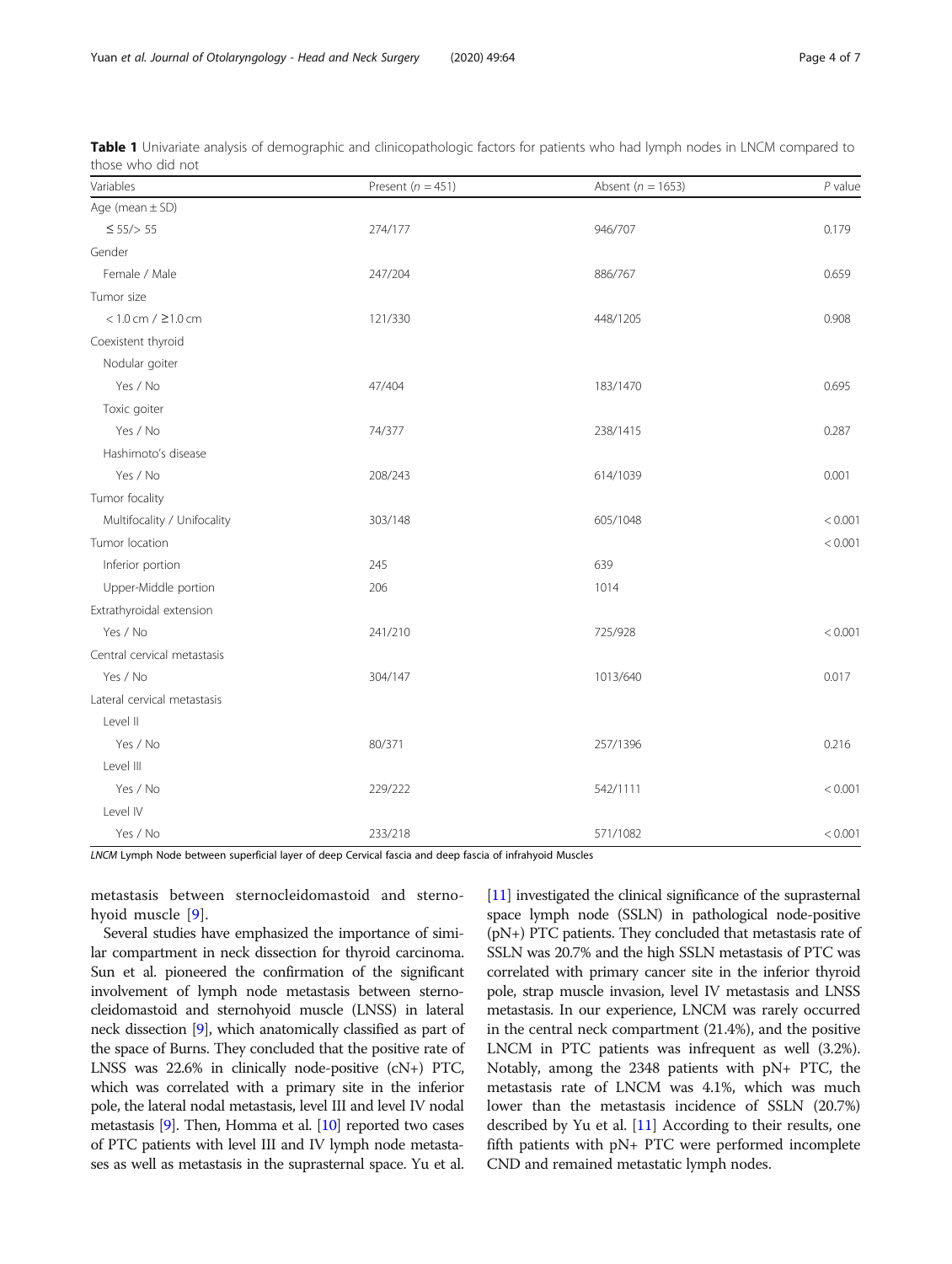| Variables                    | Metastasis ( $n = 68$ ) | Non-metastasis ( $n = 383$ ) | $P$ value |
|------------------------------|-------------------------|------------------------------|-----------|
| Age (mean $\pm$ SD)          |                         |                              |           |
| $\leq 55$ /> 55              | 40/28                   | 234/149                      | 0.724     |
| Gender                       |                         |                              |           |
| Female / Male                | 36/32                   | 211/172                      | 0.743     |
| Tumor size                   |                         |                              |           |
| $< 1.0$ cm $/$ $\geq$ 1.0 cm | 22/46                   | 99/284                       | 0.269     |
| Coexistent thyroid           |                         |                              |           |
| Nodular goiter               |                         |                              |           |
| Yes / No                     | 9/59                    | 38/345                       | 0.410     |
| Toxic goiter                 |                         |                              |           |
| Yes / No                     | 7/61                    | 67/316                       | 0.140     |
| Hashimoto's disease          |                         |                              |           |
| Yes / No                     | 172/184                 | 36/59                        | 0.070     |
| Tumor focality               |                         |                              |           |
| Multifocality / Unifocality  | 53/15                   | 250/133                      | 0.040     |
| Tumor location               |                         |                              | < 0.001   |
| Inferior portion             | 60                      | 185                          |           |
| Upper-Middle portion         | 8                       | 198                          |           |
| Extrathyroidal extension     |                         |                              |           |
| Yes / No                     | 63/5                    | 178/205                      | < 0.001   |
| Central cervical metastasis  |                         |                              |           |
| Yes / No                     | 54/14                   | 250/133                      | 0.022     |
| Lateral cervical metastasis  |                         |                              |           |
| Level II                     |                         |                              |           |
| Yes / No                     | 15/53                   | 65/318                       | 0.311     |
| Level III                    |                         |                              |           |
| Yes / No                     | 43/25                   | 186/197                      | 0.026     |
| Level IV                     |                         |                              |           |
| Yes / No                     | 58/10                   | 175/208                      | < 0.001   |

<span id="page-4-0"></span>Table 2 Univariate analysis of demographic and clinicopathologic factors for positive LNCM

LNCM Lymph Node between superficial layer of deep Cervical fascia and deep fascia of infrahyoid Muscles

The total number of lymph nodes in the central neck can range from 3 to 42 [[19](#page-6-0)]. There is no consensus on the number of nodes removed or examined that would constitute an adequate dissection. Aimed to allow surgeons to more accurately report the extent of lymphadenectomy,

Table 3 Multivariate analysis of predictors for LNCM positivity

| Variables                   | OR (95% CI)            | p value |
|-----------------------------|------------------------|---------|
| Tumor location              | 1.198 (1.056-1.703)    | 0.002   |
| Central cervical metastasis | 1.677 (0.149-3.078)    | 0.614   |
| Extrathyroidal extension    | 1.108 (1.013-1.939)    | 0.042   |
| Level III metastasis        | 1.202 (1.050-1.811)    | 0.014   |
| Level IV metastasis         | $1.148(1.031 - 1.717)$ | 0.008   |

LNCM Lymph Node between superficial layer of deep Cervical fascia and deep fascia of infrahyoid Muscles

we divide the central neck compartment into four subdivisions by deep fascia of infrahyoid strap muscles, pretracheal (visceral) fascial, and right RLN (Fig. [1](#page-1-0)). The proposed LNCM compartment is bounded superiorly by the hyoid bone, laterally by the carotid arteries, anteriorly by the investing layer of the cervical fascia, and posteriorly by the deep fascia of infrahyoid strap muscles, which is defined as Level VI 1st. In the current study, suprasternal space composed part of the LNCM (Fig. [1\)](#page-1-0). Compared to SSLN reported by Yu et al. [\[11\]](#page-6-0), LNCM encompasses lymph nodes in the suprasternal space and lymph nodes between sternohyoid and sternothyroid muscles (Figs. [1](#page-1-0) and [2](#page-5-0)). LNCM can fall under the normal subdivisions of the central compartment. Subdivisions can actually record the extent of the CND, which is able to provide detailed information for the possible second operation.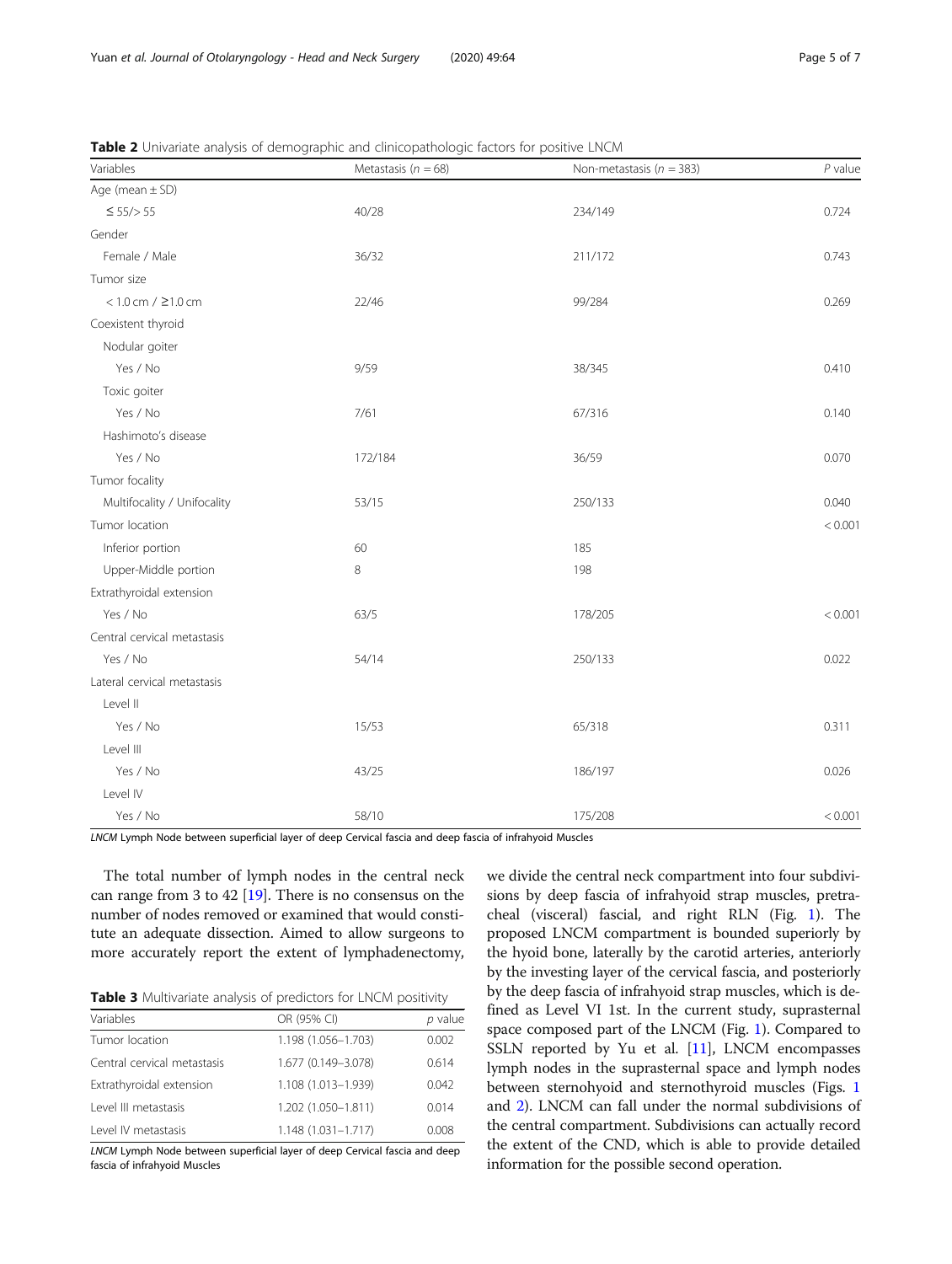<span id="page-5-0"></span>

Including LNCM as an anatomical part of the central neck allows for removal of previously unrecognized micrometastatic disease in 3.2% of PTC patients with the inferior portion lesions, ETE, level III and level IV metastasis. Dissection of the LNCM space is less invasive and easy to achieve and is not time-consuming. It is at the entrance of central neck compartment, which is easy to expose and has low risk of damaging RLN or parathyroid. With the application of intraoperative neuromonitoring and in situ preservation or auto-transplantation of parathyroid, the occurrence of vocal cord paralysis (2.2%) and permanent hypoparathyroidism (0.4%) in the current study were lower in this study [\[18,](#page-6-0) [20\]](#page-6-0). Therefore, in cases where LNCM space metastasis is suspected or preoperative ultrasound and CT suggests LNCM metastasis, greater attention should be paid to the nodal tissue in the LNCM space in thyroid carcinoma patients. These patients might benefit from a reduced risk of regional recurrence, central neck reoperative morbidity, and improved decision making in relation to the use of radioiodine ablation.

There are several limitations in the present study. The retrospective design is a limitation of the study. And this was two tertiary referral centers retrospective review and routine prophylactic nodal surgery was offered in China, however it is not standard elsewhere in the world, which is a major limitation. A prospective randomized trial with a long time followup period may help to further evaluate the clinical significance of LNCM in PTC patients.

# Conclusions

In summary, additional dissection of nodes in the LNCM were accessible and might not increase morbidity. Therefore, attention should be paid to the lymph tissue between investing layer of cervical fascia and deep fascia of infrahyoid strap muscles for PTC patients, especially in presence of inferior portion lesions, ETE, level III and level IV metastasis.

### Acknowledgements

The authors thank the studied patients for their willingness to cooperate with our study.

#### Authors' contributions

Gaosong Wu: Study concepts and design. Qianqian Yuan: Study design, manuscript preparation and editing. Jinxuan Hou: Data analysis and manuscript editing. Yiqin Liao: Data acquisition. Lewei Zheng: Manuscript preparation. Fang Lu: Data acquisition. Kun Wang: Quality control of data and algorithms. The author(s) read and approved the final manuscript.

# Funding

The authors have no support or funding to report.

# Availability of data and materials

Not applicable.

### Ethics approval and consent to participate

This research was comprised of human participants and was approved by Medical Ethics Committee of Wuhan University Zhongnan Hospital. Informed consent was obtained from all individual participants included in the study.

#### Consent for publication

Not applicable.

### Competing interests

The authors declare that they have no competing interests.

#### Author details

<sup>1</sup>Department of Thyroid and Breast Surgery, Zhongnan Hospital of Wuhan University, 169 Donghu Road, Wuhan, Hubei, People's Republic of China 430071. <sup>2</sup>Department of Thyroid and Breast Surgery, Tongji Hospital of Tongji Medical College of Huazhong University of Science and Technology, 1095 Jiefang Avenue, Wuhan, Hubei, People's Republic of China 430030.

# Received: 30 April 2020 Accepted: 18 August 2020 Published online: 28 August 2020

### References

- Lang BH, Ng SH, Lau LL, Cowling BJ, Wong KP, Wan KY. A systematic review and meta-analysis of prophylactic central neck dissection on short-term locoregional recurrence in papillary thyroid carcinoma after total thyroidectomy. Thyroid. 2013;23(9):1087–98.
- 2. So YK, Seo MY, Son Y. Prophylactic central lymph node dissection for clinically node-negative papillary thyroid microcarcinoma: influence on serum thyroglobulin level, recurrence rate, and postoperative complications. Surgery. 2012;151(2):192–8.
- Hughes DT, Rosen JE, Evans DB, Grubbs E, Wang TS, Solórzano CC. Prophylactic central compartment neck dissection in papillary thyroid